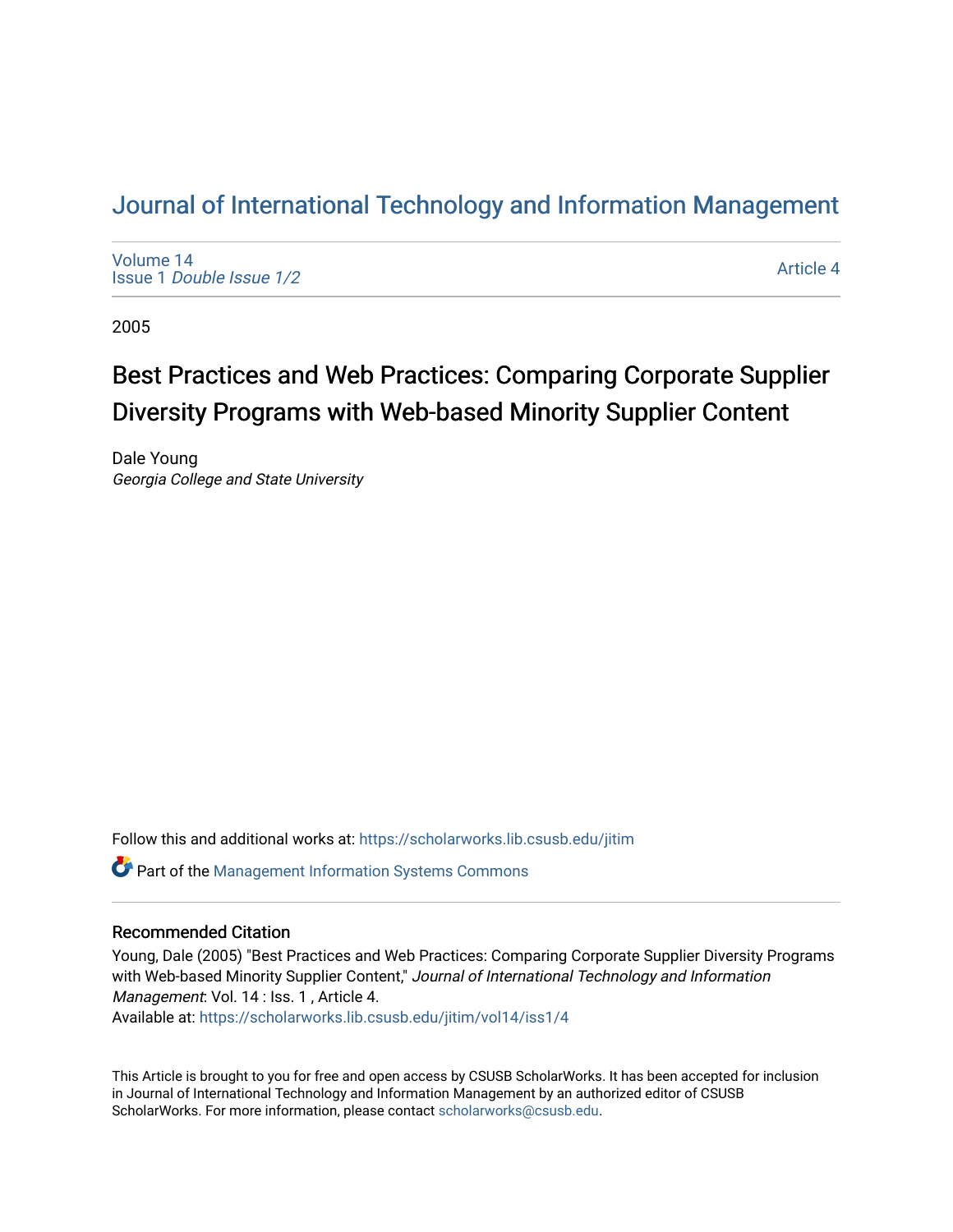# **Best Practices and Web Practices: Comparing Corporate Supplier Diversity Programs with Web-based Minority Supplier Content**

#### **Dale Young Georgia College and State University**

# **ABSTRACT**

*The growing use of the Web for business-to-business transactions means corporate Web sites could be used to communicate with diverse suppliers. This study compares the Web-based supplier diversity content on Fortune 500 public sites with the content of off-line minority supplier programs. Web sites are underused for communicating with diverse suppliers, as the content appears on only 12.5% of the sites. They emphasize information publishing because the most common Web-based supplier diversity items are contact information, such as a title and name, and third-party certification. Web-based supplier diversity content, however, is very similar to off-line diversity program content.* 

# **INTRODUCTION**

The Web is a channel for business-to-business (B2B) commerce that may soon exceed \$1 trillion in the U.S. (Berkowitz, 2003). Researchers have studied the factors that affect the performance of electronic supply chains (Cucchella, et al., 2002), and the behavior of participants in electronic markets (Lo and Hsieh, 2003). Diffusion of Internet technology can improve business performance (Koh and Chong, 2002). Although there are significant savings associated with electronic procurement (Crockett, 2002), most e-commerce investments have been in customer-facing systems, rather than procurement and supplier systems (META Group, 2000). Given the current level of growth in B2B e-commerce, Web-based supplier communications should be studied. Web-based B2B commerce directly affects IT personnel who develop and maintain corporate Web sites as they must interact with a variety of constituencies and understand technical matters, business strategy, and social issues when they develop content for corporate Web sites.

 This study compares Web-based minority supplier content with off-line supplier diversity programs. Diverse suppliers are small or disadvantaged firms headed by minorities, women, or disabled veterans. Using the Web to communicate with minority-owned firms is appropriate because the racial and gender mix of Web users in the U.S. is similar to the race/gender composition of the population (Thompson, 2000a, 2000b). By purchasing from diverse suppliers, corporations make their supplier base as diverse as their different customers (Armstrong, 2004; Reese, 2001). Supplier diversity is a component of supply chain activity and corporate diversity programs (Wentling and Palma-Rivas, 2000). Those supply chains are increasingly being supported by information technology (Angeles and Nath, 2003), which therefore demands the attention of information systems personnel who deal with EDI, virtual private networks, Web services, and related technologies that are required to accomplish electronic trading partner links.

#### **Why Examine Supplier Diversity?**

The minority segment of the U.S. population, and its buying power, is growing (Reese, 2001). Most of the U.S. labor force growth is in minorities (Milken, 2000). Growth in firms owned by women is twice the rate of growth for all U.S. businesses (Fields, 2001). The number of minority-owned firms is growing faster than nonminority firms and sales per employee grow more quickly at minority firms than at the Fortune 500 (Milken, 2000). African Americans are 50% more likely, and Latinos 20% more likely, to start a business than whites (Daniels, 2004).

Half of the U.S.'s largest minority-owned firms have a Web site (Hernandez, 2002). Supplier diversity programs enable large firms to buy from a rapidly growing segment of the population, and partnering with minorityowned firms is one way to learn about minority consumers (Daniels, 2004; Reese, 2001). More than half of all Fortune 500 corporations have some form of a minority purchasing program for linking with minority suppliers (procurementresources.com), and these programs "increase shareholder value" (Armstrong, 2004). Organizations as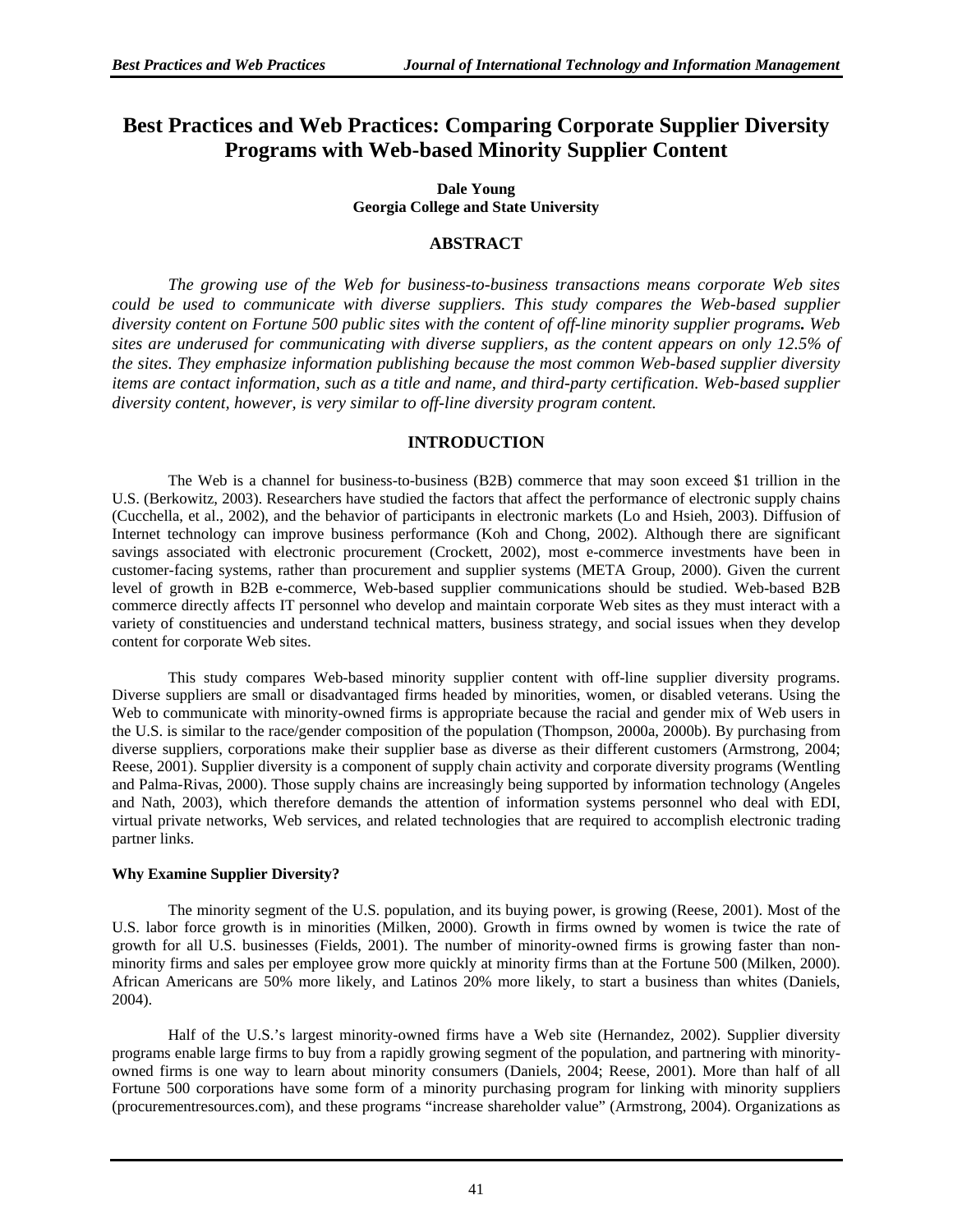diverse as the American Red Cross have initiated supplier diversity programs as a key element of their strategic plan (Evans, 2004).

Minority firms are 14.6% of U.S. firms; minorities are 27% of the U.S. population (MBDA, 2001). However, minority firms only receive 3.5% of corporate purchasing (Hernandez, 2002; Reese, 2001), which in 2003 amounted to over \$70 billion, according to the National Minority Supplier Development Council (Daniels, 2004). Women-owned firms receive 3% of Fortune 500 purchases (div2000.com), and 2.5% of Pentagon contracts (Fields, 2001).

Minority businesses are described by the acronym "MWBE" - - minority and women-owned business enterprises. Disabled veterans and small or disadvantaged businesses are also MWBEs. An MWBE is a minority and/or women-owned business enterprise that is at least 51% owned, controlled, and operated by men and women who are African Americans, Hispanic Americans, Asian Americans, Native Americans, or Non-minority women (http://www.sba.gov/8abd/indexfaqs.html). African Americans make up 66% of MWBEs, Asian American 21%, Hispanics 11%, and American Indians 2% (Davis, 2004).

Firms don't allow MWBE self-certification - - suppliers must prove certification through a certifying agency. MWBEs certify through the National Minority Supplier Development Council (www.nmsdcus.org), the Women's Business Enterprise National Council (www.wbenc.org), or the Small Business Administration (www.sba.gov/sdb/). NMSDC certification includes screening, interviews, capability studies, and site visits. WBENC services include certification, assistance with business plans, obtaining capital, and marketing. The SBA certification process is extensive; it requires business licenses, articles of incorporation, financial statements, a current employee roster and employment records, and a birth certificate or certificate of naturalization for key employees (e.g., owner, board members).

Other Web resources for MWBEs are the U.S. Department of Commerce Minority Business Development Agency (www.mbda.gov), the U.S. Chamber of Commerce (www.uschamber.com/), and the U.S. Hispanic Chamber of Commerce (www.ushcc.com). Div200.com lists MWBEs and supplier contacts in the Fortune 1000. The National Association of Women Business Owners (www.nawbo.org) provides networking opportunities, education, and public policy presentations. Given that a large number of minority firms are already on the Web (Hernandez, 2002), and the significant Web-based resources for minority firms identified in this section of the paper, it is clear that information systems personnel must be fluent on minority supplier issues because of the strategic importance of business-to-business systems development projects.

#### **Purpose of the Study**

This research visits Fortune 500 public Web sites to examine Web-based communication with diverse suppliers. The following sections review related studies and identify MWBE program content, list Web-based MWBE content, and compare the off-line and Web-based programs. The objectives of the study reported in this paper are to categorize supplier diversity content on corporate public Web sites, and compare that content with offline MWBE programs. This paper is distinctive because it examines the largely unstudied topic of supplier diversity content on corporate Web sites.

# **LITERATURE REVIEW: CORPORATE WEB SITES AND SUPPLIER DIVERSITY**

Studies have cataloged the content of corporate Web sites. Young and Benamati (2000) found that Fortune 500 Web sites contain: product and financial transactions, customer service, communication (e.g., e-mail), and publishing; over a third had supplier content. Liu, Arnett, Capella and Beatty (1997) found that a quarter of the Fortune 500 conducted business through a public Web site. Fortune 500 Web sites are used for sales and customer service (Palmer and Griffith, 1998). Similarly, Web sites have been examined for public relations content (McCarthy, Aronson, and Petrausch, 2004). Fortune 500 site content includes publicity, customer support, and revenue generation (Gardner, 1998). Trading partner content on corporate Web sites supports information exchanges for procurement (Baron, Shaw, and Bailey, 2000) and supply chain management (Lancioni, Smith, and Oliva, 2000). Lancioni, et al. (2000) note that using the Internet for managing supply chains is new and rarely studied, and Baron, et al. (2000) describe the Web's impact on procurement and supplier interaction. These studies categorized Web content related to transactions, but not the site's supplier diversity content.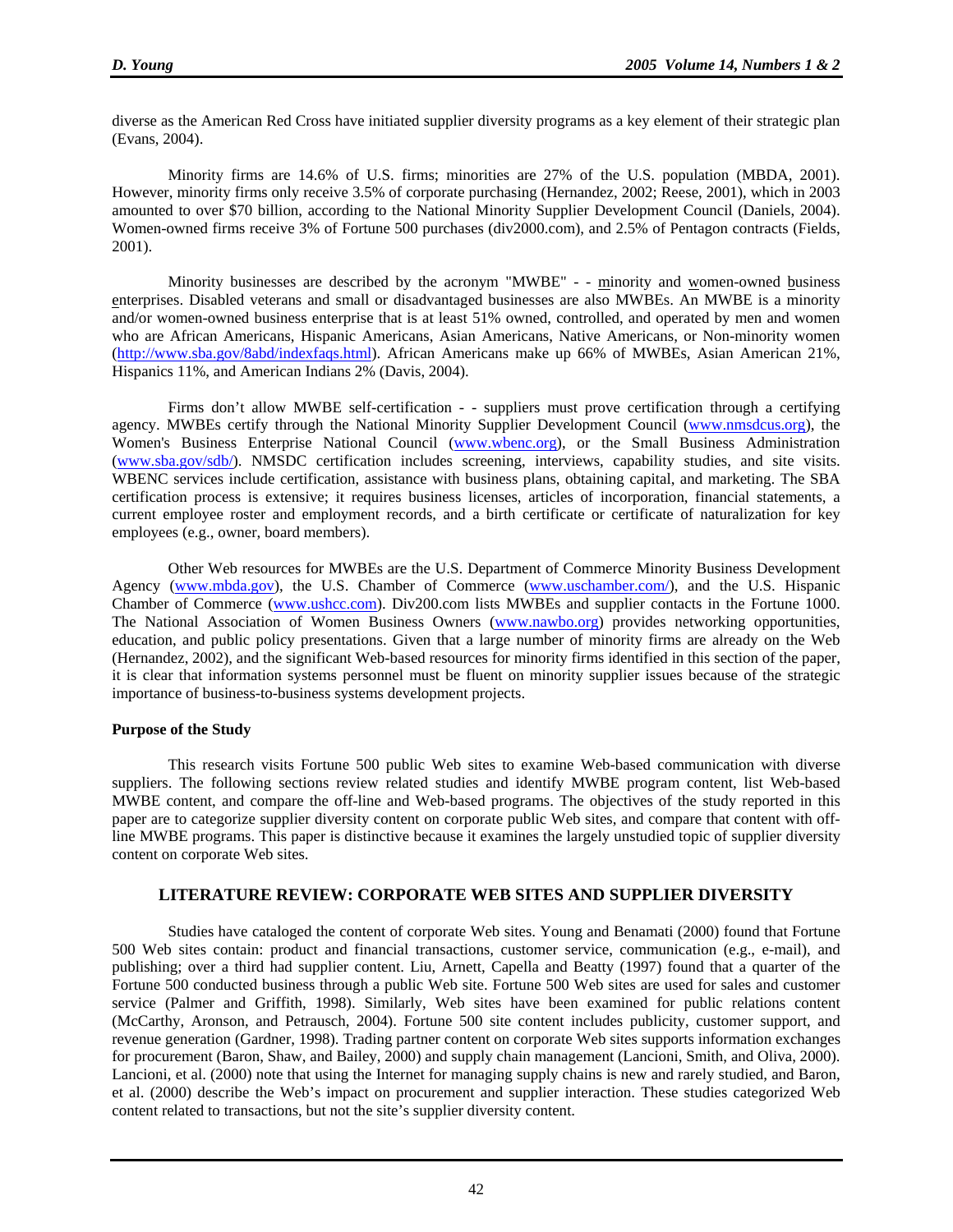Wentling and Palma-Rivas (2000) found minority supplier usage to be a component of diversity evaluation among Fortune 500 diversity managers, but the study did not examine the respondent's Web sites. *Purchasing* (Anonymous, 1998) identified supplier diversity obstacles (e.g., lack of management support) and implementation problems (e.g., loss of momentum), but did not mention Web sites. One study identified supplier certification and second-tier programs within the supplier content of Fortune Web sites (Young, 2001). Fine (1996) discussed multicultural organizations, but did not examine supply chain and trading partner issues. In an extensive study of EDI relationships between buyer (i.e., hub or initiator) and seller firms, Angeles and Nath (2003) identified a number of factors critical to successful electronic trading partner relationships, but their study did not ask firms specifically about their relationships with minority suppliers. The five studies just cited demonstrate that prior research has rarely linked supplier diversity with the Web, and the link has received scant mention in workplace diversity studies.

#### **Supplier Diversity Program Content**

Studies have examined corporate supplier diversity programs, which predate the Web for supplier communications. Off-line MWBE programs include monitoring applicants, purchasing procedures, bidding assistance, trade fairs, an MWBE database, buyer training, and performance metrics (Dollinger, Enz, and Daily, 1991). Attributes of a "good" MWBE program are: a written MWBE policy, senior management support, inclusion procedures, program goals, certification, an MWBE database, dedicated staff, second-tier programs, performance measures and monitoring, recognition programs, and benchmarking (Morgan, 2002). MWBE program success factors are top management support, buyer training, program goals, and a full-time MWBE coordinator (Carter, Auskalnis, and Ketchum, 1999). A supplier database, CEO involvement, and program success goals are important MWBE practices (Weaver, Stovell, and Romney, 2003). CEO involvement, a database of suppliers, measures for program success, written diversity policies, and certification requirements are key practices of successful diverse corporate purchasing efforts (div2000.com). Second-tier programs are important to MWBEs as contract bundling reduces the number of bid opportunities (Weaver, Stovell, and Romney, 2003). Supplier development is an element of MWBE programs (Krause, Ragatz, and Hughley, 1999). MWBEs must provide products and services that are competitive with non-MWBE firms because buying firms do not accept lower quality, late delivery, or higher prices from MWBEs (Carter, Auskalnis, and Ketchum, 1999). The studies just cited list business and social reasons for creating supplier diversity programs. Prior studies have not analyzed the relative importance of MWBE program attributes or identified the ones most frequently used.

 The overlap in findings from non-Web MWBE studies provides a list of supplier diversity program attributes. That list is a basis for comparison with Web-based MWBE content. MWBE program attributes (the variable names are in parentheses) include:

- Applicant screening (Certification)
- Requirements - price, quality, delivery, financial information (Requirements)
- Diversity purchasing procedures and training, written policies (Procedures)
- Assistance with internal bidding processes; supplier development (Mentoring)
- Participation in diversity trade fairs or minority open houses (Outreach)
- Maintaining a database of approved MWBE suppliers (MWBE Database)
- Measuring MWBE program success, stated program goals (Metrics)
- Top-management involvement and support (CEO Support)
- Personnel dedicated to diversity issues, MWBE coordinator (MWBE Personnel)
- Second-tier MWBE efforts (Second Tier)
- Benchmarking against other MWBE programs (Benchmarking)
- Awards and recognition of MWBE suppliers (MWBE Awards)

#### **Research Questions**

By using this research-based list of minority supplier program variables, this present study being reported here can address Web-based supplier diversity by asking:

• What is the supplier diversity content on Fortune 500 public Web sites?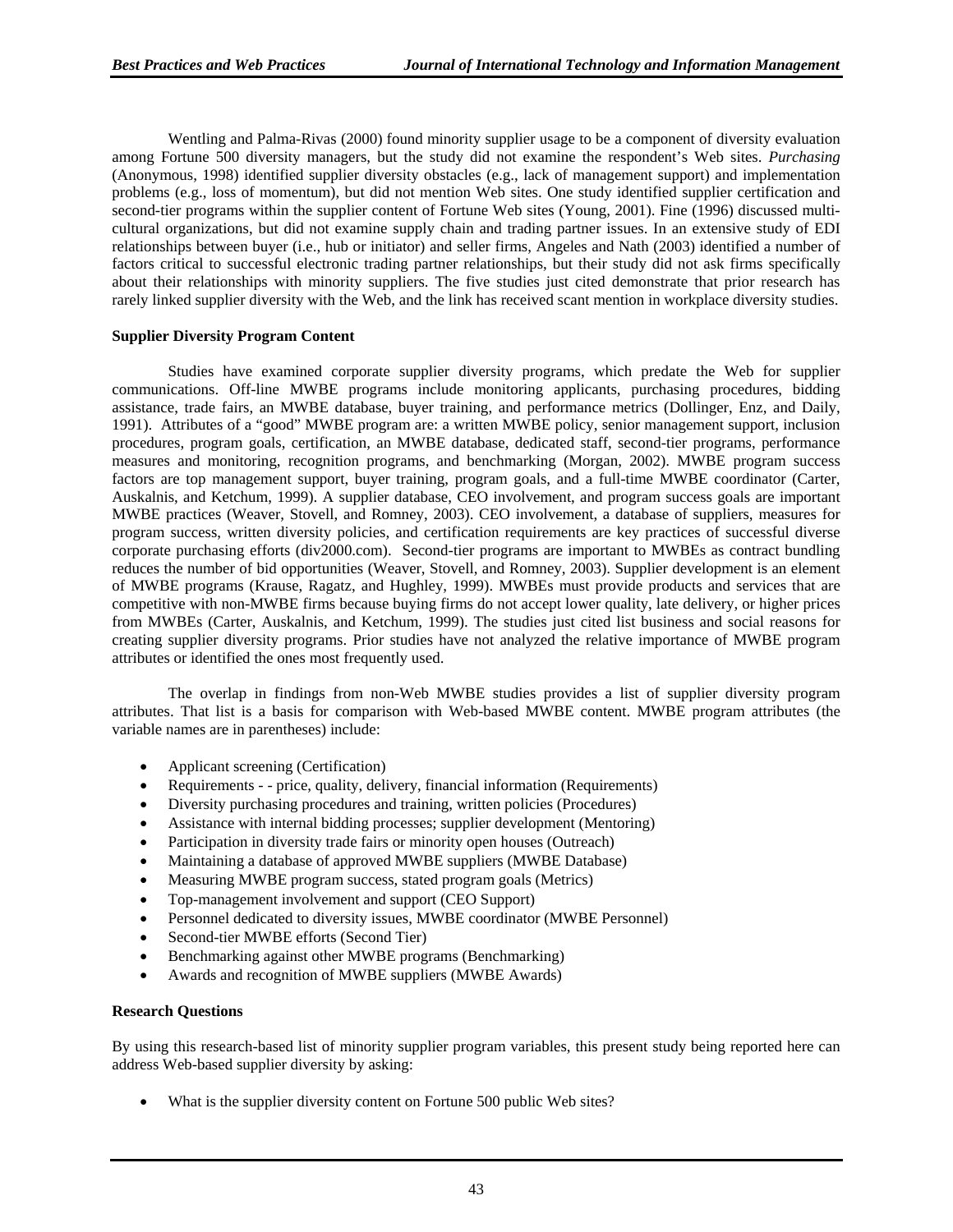- What reasons are given by firms for their involvement in supplier diversity? and
- How does Web-based MWBE content compare to off-line program content?

## **THE STUDY**

The researcher visited the public Web site of every Fortune 500 firm. The Fortune 500 were used because of their resources, the likelihood of having both a public site and an off-line minority supplier program, and the assumption these firms would mention supplier diversity with Web-based supplier communications. Organizational size is positively related to innovativeness (i.e., the willingness of a firm to try new things), and is often a surrogate measure for total resources in the firm (Rogers, 1995). Rogers' diffusion of innovation theory has been frequently and successfully used over the past forty years to support various research studies in both IT and other disciplines (Young and Benamati, 2004). Variables identified in innovation diffusion theory are factors that affect the adoption of electronic commerce applications (Adekoya, Quaye, and Eyob, 2002).

A form was developed to inventory site content relating to supplier diversity. The content of the form was influenced by prior supply chain and supplier diversity studies; it was tested on 50 Fortune 500 sites. The researcher read the home page and site index, and used the site search where available (for key terms: supplier, diversity, minority, women-owned, and procurement), to identify minority supplier items. All pages relating to suppliers were printed for analysis.

The printed pages were content analyzed by identifying and cataloging supplier diversity content. Data collection and analysis follows the widely respected methodology of Strauss (1987) for examining textual data and surfacing core categories. Strauss' methodology continues to be of value to contemporary researchers, including recent studies of information systems (D'Adderio, 2003; Marginson, 2002). The 2000 Fortune 500 list was used for the data collection.

## **FINDINGS**

Although firms interact with suppliers electronically, the number using a public Web site for minority supplier communication is low; only 62 (12.5%) sites contain MWBE content.

#### **Supplier Diversity Content**

The second column of Table 1 lists thirteen categories of MWBE content this study identified on the 62 Fortune 500 Web sites with supplier diversity content. A chi-square test was used to determine if the probability distribution is normal for the count of the number of sites appearing in each of these thirteen categories (Neter, et al., 1988). The null hypothesis is that there are an equal or near number of observations in each of the thirteen categories of MWBE content. A single-sample chi-square (goodness of fit) test is appropriate for nominal-level data (i.e., simple counts of the number of values in two or more categories) as reported in Table 1 (Huck et al., 1974). The count or number of observed values in each of the thirteen content categories (i.e., the rows) was not what would be expected given a normal distribution of those values because the calculated chi-square value is greater than the critical/table value ( $p < .001$ ). Thus the null hypothesis is rejected and we can make inferences about the relative frequencies across the categories.

Given that the counts within the content categories are not normally distributed, the thirteen categories listed in Table 1 - - in order by most frequently appearing content category - - suggest the relative importance of each category to these 62 Fortune 500 firms. (A Chi-square test comparing the number of sites in each category to a normal distribution was significant,  $p < .001$ . The computed chi-square value was 73.52; table value at .001 level, 12 degrees of freedom = 32.91.) Thus, supplier certification and gathering financial data from prospective trading partners are more important to these Fortune 500 firms than are Web-based descriptions of their second-tier and mentoring programs, because certification and financials are mentioned on a larger number of Web sites.

MWBE contact information appears most frequently, listed on 60 of the 62 sites. Sites define MWBE and provide links to certifying agencies. Financial requirements include accounting statements. Operational requirements include mainframe access, EDI, UPC and bar coding, labor law compliance, ISO certification, geographic coverage,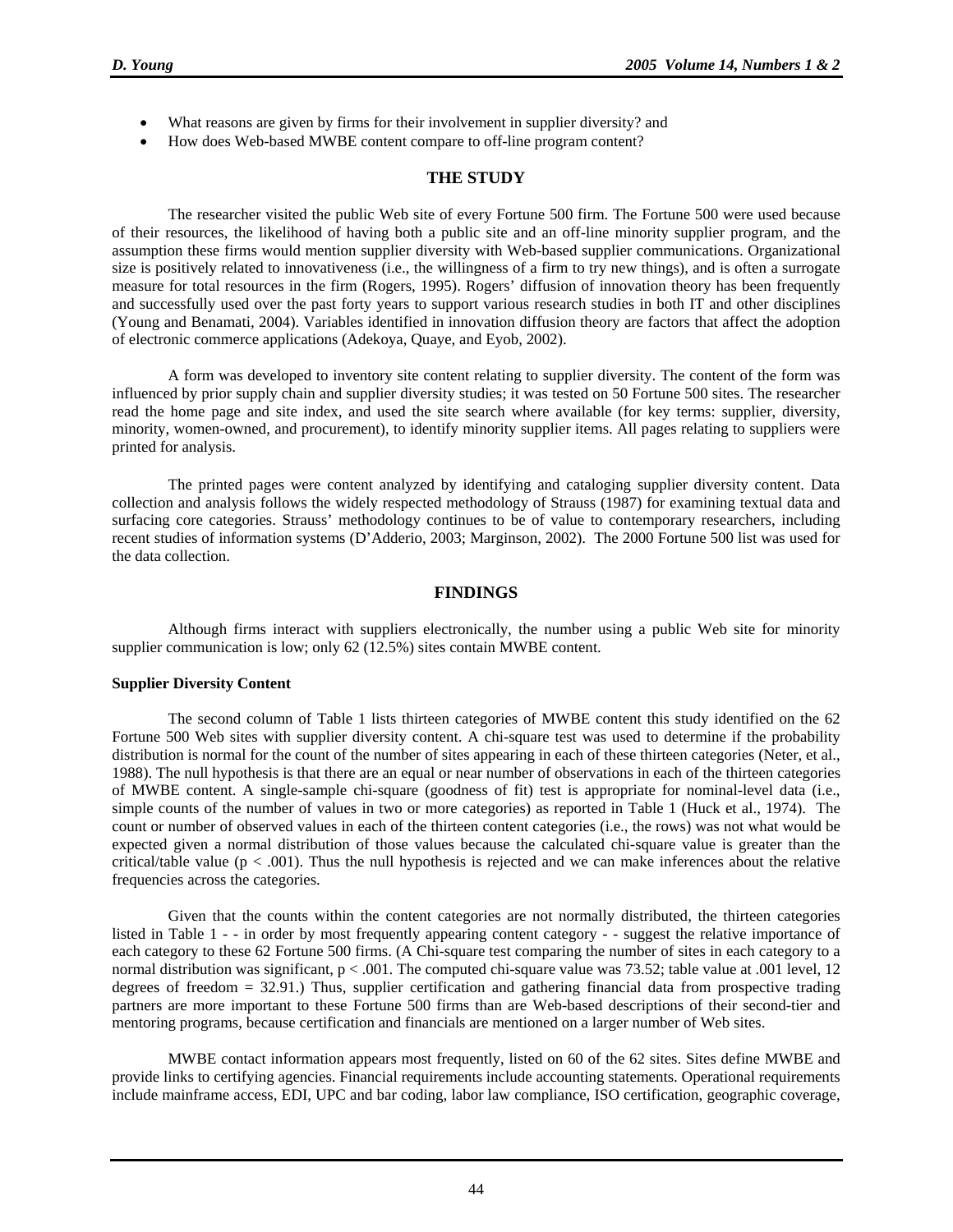quality, price, service, on-time delivery, and cycle time improvement. To be considered as a supplier MWBEs must be technically sophisticated, and price and quality competitive.

| <b>MWBE Program Attributes</b> | <b>MWBE Web Content: Minority &amp; Women-owned</b> | # $\&$ % of  |      |  |
|--------------------------------|-----------------------------------------------------|--------------|------|--|
| $(non-Web)$                    | <b>Business Enterprise</b>                          | <b>Sites</b> |      |  |
| <b>MWBE</b> Personnel          | Contact info: name, phone, e-mail                   | 60           | 96.8 |  |
| Certification                  | $3rd$ party certification required                  | 50           | 80.6 |  |
| Procedures                     | Web application form, or print/mail                 | 40           | 64.5 |  |
|                                | Reasons for MWBE involvement                        | 39           | 62.9 |  |
| Requirements                   | Financial requirements (e.g., sales data)           | 34           | 54.8 |  |
|                                | Definitions for MWBE categories                     | 33           | 53.2 |  |
| Metrics                        | Metrics to monitor the MWBE program                 | 32           | 51.6 |  |
| Requirements                   | Operational requirements (e.g., EDI)                | 26           | 41.9 |  |
|                                | Hyperlinks to MWBE certifying agencies              | 22           | 35.5 |  |
| <b>CEO</b> Support             | Diversity letter from officer                       | 21           | 33.9 |  |
| <b>MWBE</b> Awards             | MWBE awards, success stories                        | 18           | 29.0 |  |
| Second Tier                    | Second-tier MWBE program                            | 16           | 25.8 |  |
| Mentoring                      | Mentoring MWBE suppliers                            | 13           | 21.0 |  |

|  |  | Table 1: Supplier Diversity Content on Fortune 500 Public Web Sites ( $N = 62$ ). |  |  |  |  |
|--|--|-----------------------------------------------------------------------------------|--|--|--|--|
|  |  |                                                                                   |  |  |  |  |

The firms publicize tracking metrics of MWBE program success, including the:

- percentage increase in the total number of minority suppliers in a given time period,
- specific number of firms in the MWBE program database,
- dollars spent or the percentage of total procurement given to MWBEs annually, and
- stated corporate annual goal, as dollars or a percentage, for MWBE spending.

The sites list program start date, MWBE contribution to cost reductions, and contract amounts requiring small business solicitation by their prime suppliers. They mention "small business of the year" or "best MWBE" award, and MWBE awards received or case studies of successful MWBEs from whom they purchase.

Diversity letters from the chairman/CEO discuss partnerships with suppliers using the words "alliances" and "collaboration," equal or fair business opportunities, reasons for MWBE programs, and how supplier diversity helps accomplish corporate objectives. They stress ethical conduct for suppliers and note the importance of price and quality. The letters express commitment from the top for MWBE programs and note issues that are important to the buying firm.

Second-tier programs promote MWBE business development. Firms encourage or require primary suppliers to include MWBEs as second-tier suppliers, have subcontracting programs to link MWBEs with primary suppliers, and require reporting of second-tier efforts. Firms provide technical assistance and mentor small businesses regarding procurement procedures, business practices, and quality requirements. Firms with a large volume of sales to the federal government are required to buy at least 5% of their supplies from minority-owned firms (Armstrong, 2004).

Processes after certification include evaluating the application and determining a need for the products or services of the MWBE. Approved MWBEs are responsible for pursuing a business relationship. They must: followup with the director of minority business to develop personal contacts, be persistent, check with procurement for bid opportunities, and differentiate themselves by translating their capabilities into buyer needs. These procedures tell MWBEs they are entering a lengthy process, not simply going through the formality of a Web questionnaire that guarantees business.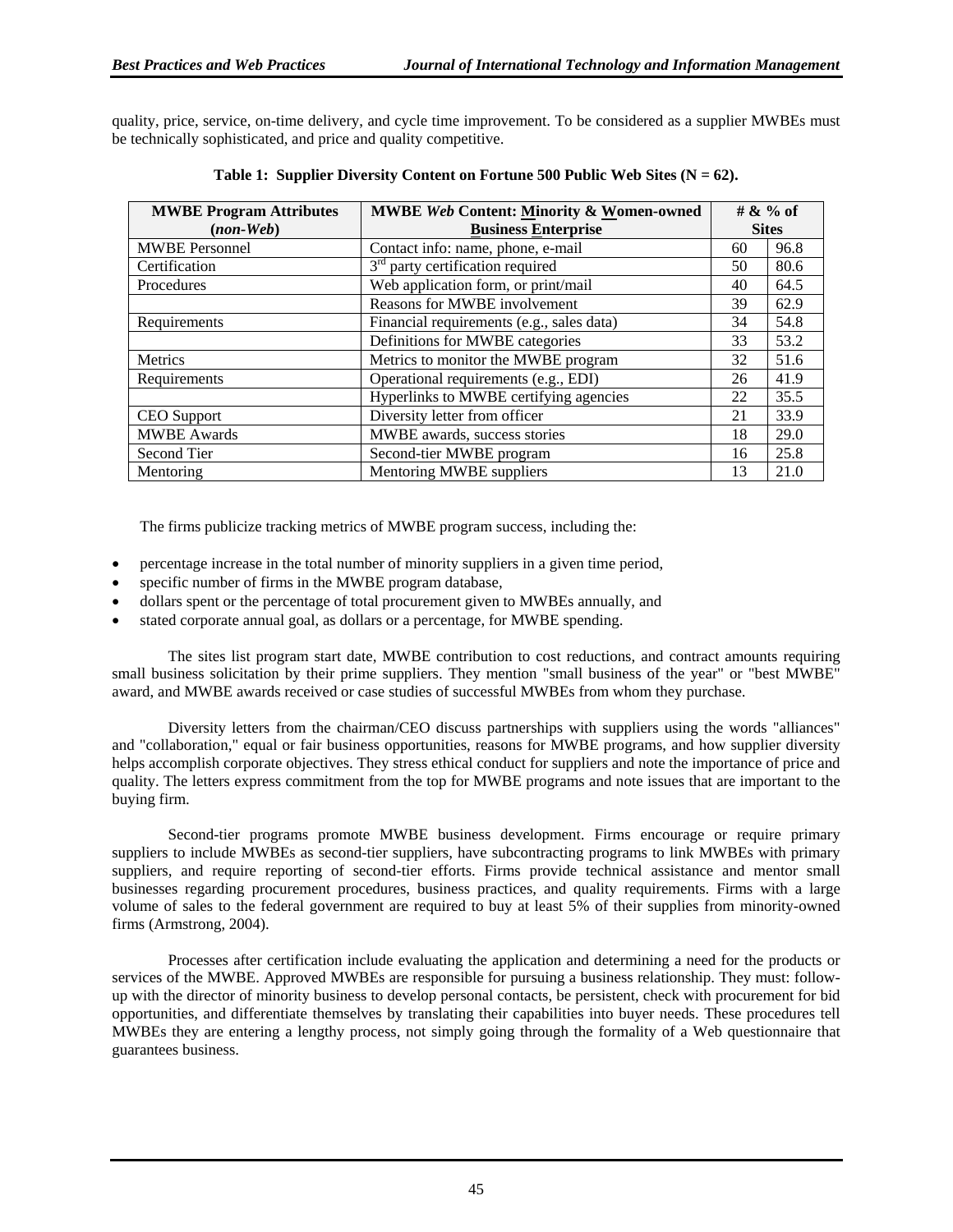#### **Justification for MWBE Programs**

Firms explain their involvement in supplier diversity, citing reasons that fall into the following four categories (some cite reasons across several different categories):

- **Customers** (16 firms) MWBEs are potential customers; supplier diversity enables the firm to be a more compelling place to shop and invest; diverse suppliers help the firm understand and attract diverse customers.
- *Competitive Advantage* (11) MWBE programs provide strategic advantage, make good business sense, are required for government contractors, support continuous improvement, and give evidence of a highperformance, value-driven culture.
- *Communities* (19) Supplier diversity programs are a way to invest in and help grow the communities served or operating in; they aid community growth.
- **Common Good** (7) Supplier diversity expresses concern for the public good; it's the right thing to do; a healthy society enables all to share in economic growth.

#### **Comparing Web-based and Non-Web MWBE Items**

The first column of Table 1 lists the variables from non-Web MWBE programs identified in prior research. Nine of the twelve (75%) off-line MWBE variables appear on the Web sites; the three variables that did not appear were: "MWBE database," "Benchmarking," and "Outreach."

Three items appear on the Web sites but are not listed as key variables in non-Web MWBE program studies. The Web sites often provide detailed justifications for the firm's involvement in supplier diversity ("Reasons for MWBE involvement," Table 1, Column 2). The Web sites give definitions for MWBE categories (e.g., black, Hispanic), and they provide hyperlinks to MWBE certifying agencies. When comparing the list of the off-line program variables and the list of Web-based MWBE content items, the same nine items appear on both lists. Subtracting the Web-specific item "hyperlinks" creates two lists of 12 items each with nine common items, or an overlap of 75% of the items between the two lists.

#### **DISCUSSION**

Minority supplier communications from public Web sites are not widespread - - only one out of eight mentions supplier diversity. These sites are emerging as an outlet for communicating with MWBEs. The Web could significantly improve communications with MWBEs because it avoids costly EDI or proprietary linkages. Corporate public Web sites could facilitate MWBE recruitment due to MWBE use of the Web. Obviously, information systems personnel will be instrumental in carrying out these content additions to corporate Web sites. Firms with off-line supplier diversity programs should consider the Web as a component of those programs.

 A pessimistic view of Web-based supplier diversity is that it implies special treatment for MWBEs. However, this study finds that a number of firms with MWBE content have requirements such as price, quality, geographic coverage, and financials, which argue against special treatment. Over half of the firms with MWBE content request financials, and other statements about expectations concerning price and quality on these sites show that prospective MWBEs must compete against large suppliers that have previously established relationships with the buying firms, as well as the technical expertise and resources required for participating in e-procurement. Webbased supplier diversity initiatives place the responsibility on the MWBE for certification, follow-up contacts, and meeting requirements for electronic linkages and financial stability. Firms that purchase from MWBEs do not relax established purchasing practices - - such as expectations regarding price, quality, level of service and delivery - - to support their MWBE program (Carter, Auskalnis, and Ketchum, 1999).

 The stated purposes for creating supplier diversity programs, such as gaining new customers, also argue against altruistic motives. The diversity statements of these firms describe diversity more broadly than gender or race. Firms see sound business reasons for developing a diverse supplier base (e.g., better understanding customer's needs). Supplier diversity is one way firms understand and sell to a very diverse set of customers in an increasingly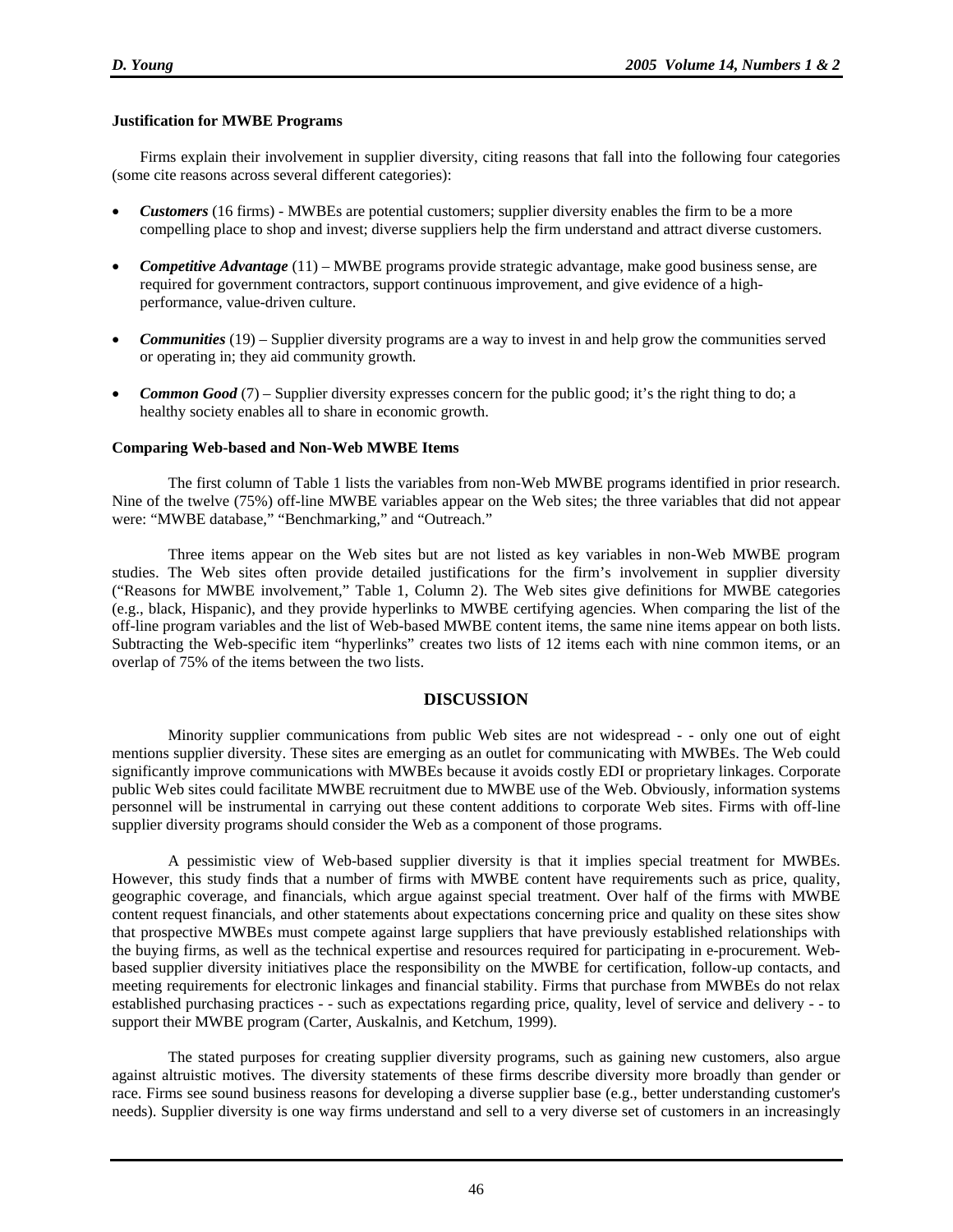diverse marketplace; the firms combine this learning about diverse customers with performance demands that are equally applied to all suppliers.

MWBE content enables firms to publish diversity information and screen applicants by providing electronic application forms. E-forms and certification appear frequently as supplier diversity content. This study finds that firms with Web-based MWBE content are in the publishing stage - - the sites are simply used to publicize the firm's MWBE activities. This study also finds some consensus regarding supplier diversity content, but a lowerlevel of interest in using transactional features (e.g., just over a third have hyperlinks to the certifying agencies) for screening prospective diverse suppliers. Certification indicates concern for regulatory compliance and equal treatment for applicants, who cannot begin selling without certification from a third party.

#### **Program Content Agreement**

This study generated two lists: a list of minority supplier program variables from prior academic research, and a list - - from Web site visits - - of Web-based supplier diversity content. The study finds a moderate degree of agreement (75%) between those two lists, suggesting that Web-based supplier diversity content generally mirrors the key aspects of existing, off-line programs.

The sites did not list their supplier databases, perhaps for privacy and competitive reasons. Although maintaining a diverse supplier database for buyer reference is a key aspect of off-line programs, there is no reason for corporations to share this list over a public Web site. However, both the NMSDC and the WBENC have rigorous certification procedures and both offer a national database of certified minority or women-owned firms.

There was no specific Web content related to benchmarking or outreach. Benchmarking tends to be a complex internal comparison (e.g., with another division of the same firm) that is less easily reported than the metrics more often appearing on these sites, such as the dollars spent or the percentage of total procurement given to MWBEs annually. The supplier area of the Web site is itself a form of outreach to the minority supplier audience; other diversity outreach activities can be reported in different segments of the Web site, such as Web-based press releases.

 Previous, non-Web MWBE academic studies (e.g., Krause, Ragatz, and Hughley, 1999) discuss, often in the "Introduction" to the paper, reasons why firms are involved in supplier diversity. However, the stated reasons for involvement are never part of the key factors or variables included with supplier diversity programs. "Reasons for involvement" are a prerequisite or argument for developing a MWBE program. Web-based supplier diversity content provides a similar list to justify the firm's involvement with minority suppliers. Corporate Web sites are a convenient place to publish this type of program justification.

 Similarly, corporate public Web sites are a logical place to publish the Web addresses of certifying agencies such as the National Minority Supplier Development Council. The sites facilitate the process of certification by the prospective supplier. "Certification" is a key off-line variable, and also appears on over 80% of the Web sites. Interestingly, although many firms mention the necessity of third-party certification, only about 35% of the sites actually provide the necessary Web links to initiate that process, and nearly 20% fail to mention certification at all.

 "Definitions for MWBE categories" (e.g., Hispanic, Native American) appear on over half of the sites with MWBE content. Definitions for MWBE categories would never appear as key off-line MWBE program variables, because they are buried under the operational procedures or prerequisites for becoming a minority supplier. These definitions are associated with certification; if the prospective supplier does not fit into one of the defined categories they are not going to be certified as a minority supplier.

#### **MWBE Best Practices**

These sites represent, arguably, the best practices for Web-based supplier diversity efforts. Key elements of a Webbased MWBE program are: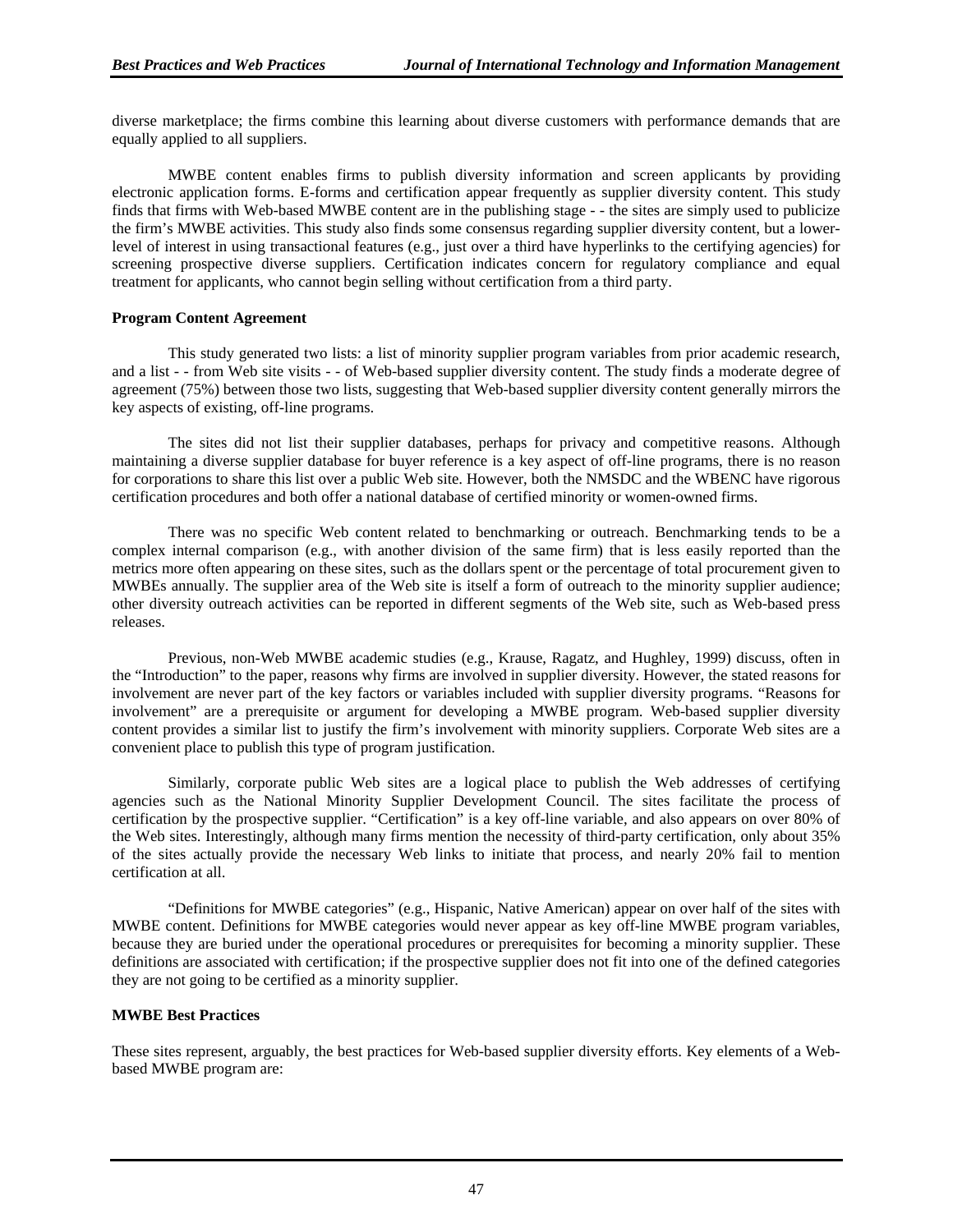- *evidence of commitment* through a letter from a top officer, MWBE recruiting activities, second-tier requirements, and minority supplier development or small business mentoring programs,
- *description of expectations* regarding product or service prices, on-time delivery, quality, financial stability, and technological capabilities,
- *process assistance* such as directions about certification, electronic forms, names and e-mail contact information, product or service lists and selling opportunities,
- *success measures* including case studies of existing MWBEs, and formal metrics for charting the growth in MWBE activity, and
- *user friendliness* the MWBE materials are easy to find on the site, and the tone of the material encourages prospective MWBEs to apply. Tone can be set with statements such as "we actively look for and help develop a diverse supplier base."

Several key, Web-based MWBE content items emerge from this study (Table 1). Firms developing Web-based links to prospective MWBEs should consider these content areas: commitment, expectations, process, measures, and tone. This study's best practices parallel those cited earlier for non-Web MWBE programs from the Women's Business Enterprise National Council (div2000.com).

## **CONTRIBUTION OF THIS STUDY**

This study examines Web-based supplier diversity initiatives on Fortune 500 Web sites. It categorizes that content and compares it to non-Web MWBE programs. One contribution of the study is to research practice. The study applies a well-established methodology to a relatively new area of investigation. The literature review shows that very few studies to date have investigated the diversity aspects of the Web. This exploratory study could initiate a stream of research related to supplier-diversity and trading partner interactions across the Web because it suggests several other associated studies. It would be interesting to know, for example, the factors that influence firms to place MWBE content on their Web site. How effective has Web-based MWBE content been in attracting diverse supplier prospects? How well integrated into the process are these Web-based MWBE initiatives in corporate supplier diversity programs? How important are Web-based MWBE efforts when compared to other aspects of supplier diversity programs? Gaining access to diverse suppliers, and getting their views on the role of the Web in their efforts to expand their customer base, is another interesting question. This study has examined a single aspect of the relationship - - diverse supplier to buyer. Is it possible that buying firms use diverse supplier Web sites as a way to identify MWBE prospects? These are all compelling questions that are outside the scope of this present study.

A second contribution of the study is for practitioners. The study notes the business implications of supplier diversity and examines current Web-based MWBE programs. Managers who are involved with various aspects of supply chain management (e.g., professional purchasers) can use these findings as a benchmark for their existing Web-based supplier diversity efforts, by comparing their site's MWBE content to the Web-based content of other firms. Firms that have not moved diverse supplier communications to the Web should consider such an addition to their corporate Web site, because of the importance of diversity issues and diverse populations. The study is of significant value to information systems personnel who development the Web-based systems that support interactions with these diverse suppliers. For example, a developer should recognize the most critical content for a Web-based supplier diversity initiative to gain the greatest value from the firm's Web site; that content is identified in this study. Diversity has value in itself, but the competitive and economic implications of diversity within the supply chain mean that managers who interact with external constituencies such as suppliers and customers must be aware of the issues explored in this study.

# **LIMITATIONS**

This study's findings are somewhat limited because Fortune 500 public Web sites do not perfectly represent every corporate site. Although the data collection was exhaustive across an influential group of 500 large firms, and the findings were compared, where possible, with related academic studies, the conclusions are based on content from 62 Web sites. This is a point-in-time "snapshot" of Web-based content that can change. The study examines "what is" questions, but immediately raises other important questions about the effectiveness and influence of these Web-based initiatives. Firms with well-established supplier diversity programs may elect not to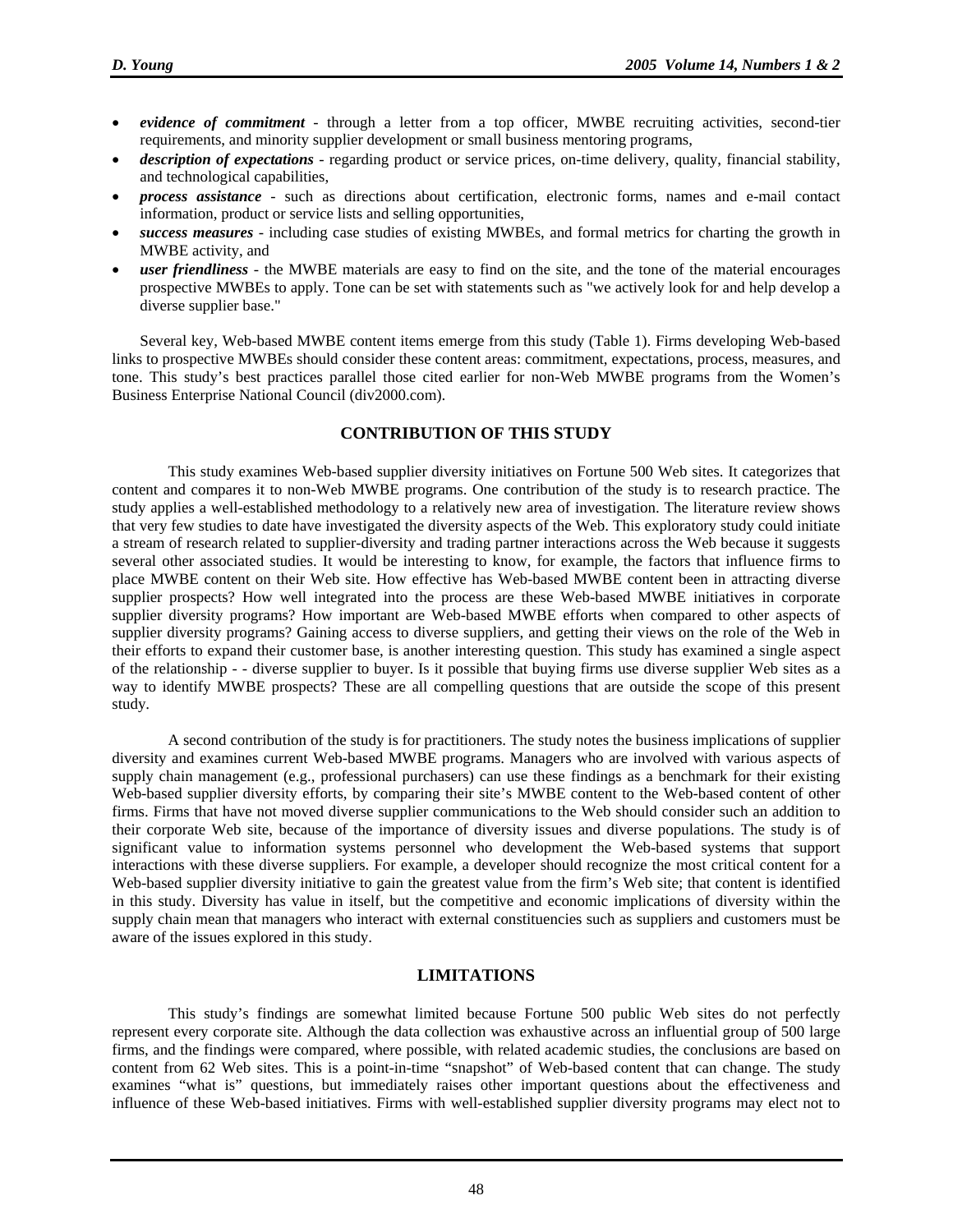use the Web for publishing their programs. However, the sites examined in this study do reflect how major corporations, which have considerable purchasing power and channel influence, are using their public Web sites as an outlet to support supplier diversity initiatives.

#### **CONCLUSION**

Large firm, public Web sites are generally underused for supplier diversity communication. Given the growing access to the Web, and its inherent value in terms of both costs and speed in linking to small and mid-sized trading partners, organizations with established supplier diversity programs should strongly consider the Web as one more outlet for promoting these efforts.

#### **REFERENCES**

- Adekoya, A., A. Quaye, and E. Eyob (2002). "A Multivariate Probit Analysis of Selected Factors Influencing Electronic Commerce Adoption in Organizations." *Journal of International Technology and Information Management* 11, (2), 127-140.
- Angeles, R. and R. Nath (2003). "Electronic supply chain partnerships: Reconsidering relationship attributes in customer-supplier dyads." *Information Resources Management Journal*, 16 (3), 59-84.
- Armstrong, J. (2004). "Buying from minorities is good business, panel says." *Automotive News* 78 (6084), March, 32.

Anonymous (1998). "Obstacles on the road to supplier diversity." *Purchasing* 125 (2), 14-19.

- Baron, J., M. Shaw, and A. Bailey (2000). "Web-based E-catalog Systems in B2B Procurement." *Communications of the ACM* 43 (5), 93-100.
- Berkowitz, D. (2003). "Worldwide B2B E-Commerce to Surpass \$1 Trillion By Year's End." eMarketer.com, March 19.
- Carter, C., R. Auskalnis, and C. Ketchum (1999). "Purchasing from Minority Business Enterprises: Key Success Factors." *J. of Supply Chain Management* 35 (1), 28 – 32.
- Crockett, R. (2002). "Going to the Source, on the Web." *Business Week Online*, May 13.
- Cucchiella, F., L. Fratoocchi, P. Pelagagge, and F. Scacchia (2002). "Analysis of Factors Affecting E-supply Chain Performances." *Journal of International Technology and Information Management* 11, (2), 51-62.
- D'Adderio, L. (2003). "Configuring software, reconfiguring memories: The influence of integrated systems on the reproduction of knowledge and routines." *Industrial and Corporate Change* 12 (2), 321-350.
- Daniels, C. (2004). "Minority Rule." *Fortune Small Business* 13 (10), 65-66.
- Davis, B. (2004). "Virginia Minority Supplier Development Council's Director Embraces Change." *Knight Ridder Tribune Business News*, January 17, 1.
- Div2000.com (2001). "New Survey Provides Roadmap for Success for U.S. Corporations Seeking Supplier Diversity." http://www.div2000.com/news/December2001/WBENCSurvey.html.
- Dollinger, M., C. Enz, and C. Daily (1991). "Purchasing from Minority Small Businesses." *Journal of Purchasing and Materials Management* 27 (2), 9-14.

Evans, M. (2004). "The Diversity Imperative." *Chief Executive* (196), March, 18.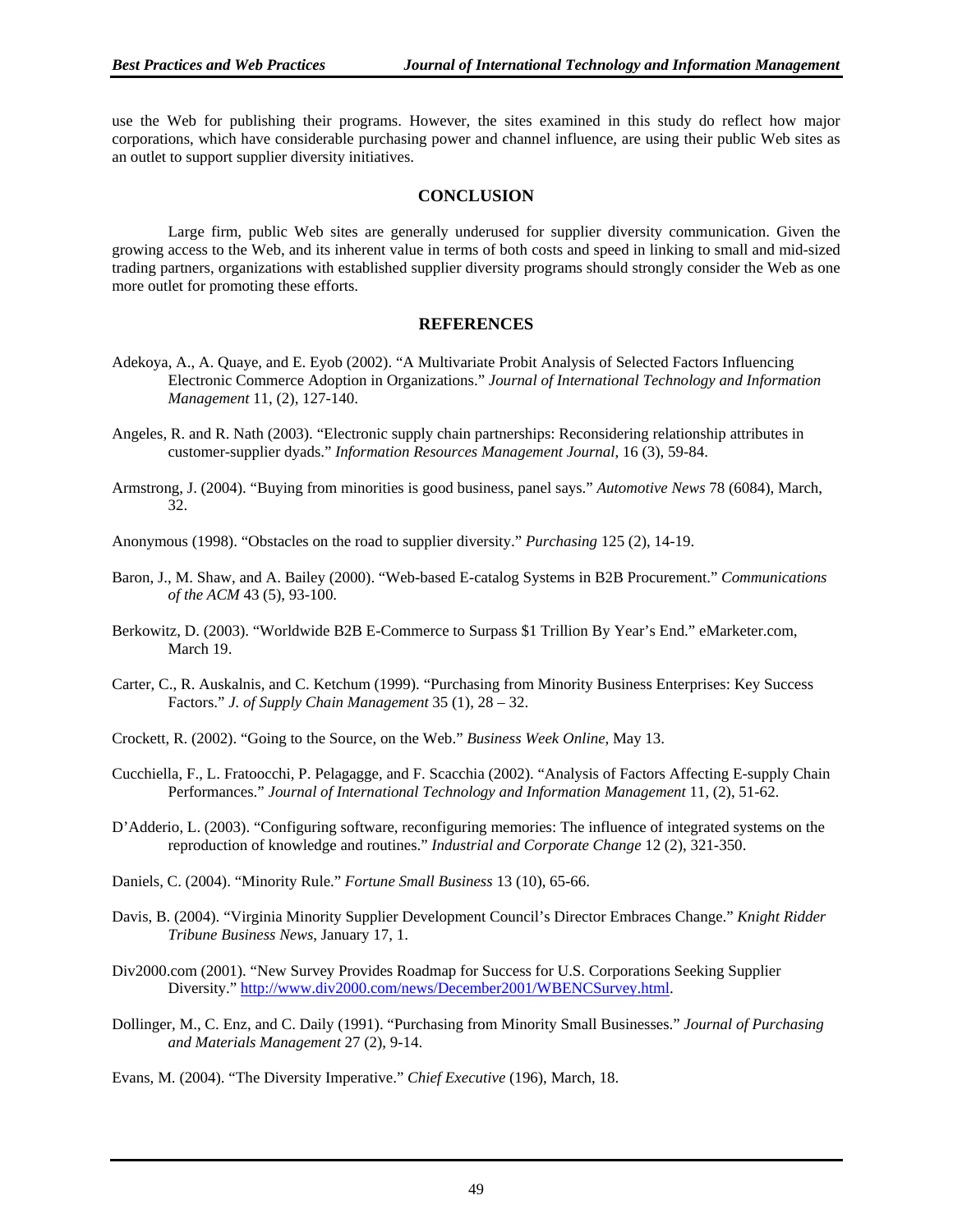- Fields, J. (2001). "Uncle Sam Gives Women the Cold Shoulder." *Business Week*, February 21.
- Fine, M. (1996). "Cultural diversity in the workplace: The state of the field." *The Journal of Business Communication* 33 (4).
- Gardner, E. (1998). "More Work –More Money." *Internet World,* October 5.
- Hernandez, R. (2002). The Supplier Diversity Digital Divide." e-MBE.net, http://www.embe.net/tutorials/supdivdigdivide.htm.
- Huck, S., W. Cormier, and W. Bounds (1974). *Reading Statistics and Research*, Harper and Row, New York.
- Koh, C. and H. Chong (2002). "Does the Internet improve business? An empirical inquiry into the perceived strategic value and contribution of the Internet." *Journal of International Technology and Information Management* 11, (1), 81-98.
- Krause, D., G. Ragatz, and S. Hughley (1999). "Supplier Development from the Minority Supplier's Perspective." *Journal of Supply Chain Management* 35 (4), 33 – 41.
- Lancioni, R., M. Smith, and T. Oliva (2000). "The Role of the Internet in Supply Chain Management." *Industrial Marketing Management* 29, 45-56.
- Liu, C., Arnett, K., Capella, L., and Beatty, R. (1997). "Web Sites of the Fortune 500 Companies: Facing Customers Through Home Pages." *Information and Management* 31, 335-345.
- Lo, M. and C. Hsieh (2003). "Mining the FX electronic inter-dealer market." *Journal of International Technology and Information Management* 12, (1), 61-76.
- Marginson, D. (2002). "Management control systems and their effects on strategy formation at middle-management levels: Evidence from a U.K. organization. *Strategic Management Journal* 23 (11), 1019-1031
- McCarthy, R., J. Aronson, and R. Petrausch (2004). "Building Relationships that Last: Integrating Public Relations Into Web Design." *Journal of International Technology and Information Management* 13, (1), 1-12.
- MBDA (2001). "The State of Minority Business." U.S. Department of Commerce, Minority Business Development Agency.
- META Group (2000). "Study Finds Most Major Firms Are Missing the Mark on E-Business." press release, February 9.
- Milken Institute (2000). "The Minority Business Challenge: Democratizing Capital for Emerging Domestic Markets." September 25.
- Morgan, J. (2002). "How well are supplier diversity programs doing?" *Purchasing* 131 (13).
- Neter, J., W. Wasserman, and G. Whitmore (1988). *Applied Statistics* (3<sup>rd</sup> Edition), Allyn and Bacon, Boston.
- Palmer, J. and Griffith D. (1998). "An Emerging Model of Web Site Design for Marketing." *Communications of the ACM* 41 (3), 44-51.
- Procurementresources.com. (2003). "About Minority Purchasing." www.procurementresources.com.
- Reese, A. (2001). "Supplier Diversity and e-Procurement: Why Your Initiatives Are Not At Odds." Isourceonline.com.

Rogers, E. (1995). *Diffusion of Innovations*. (4<sup>th</sup> Edition). New York: Free Press.